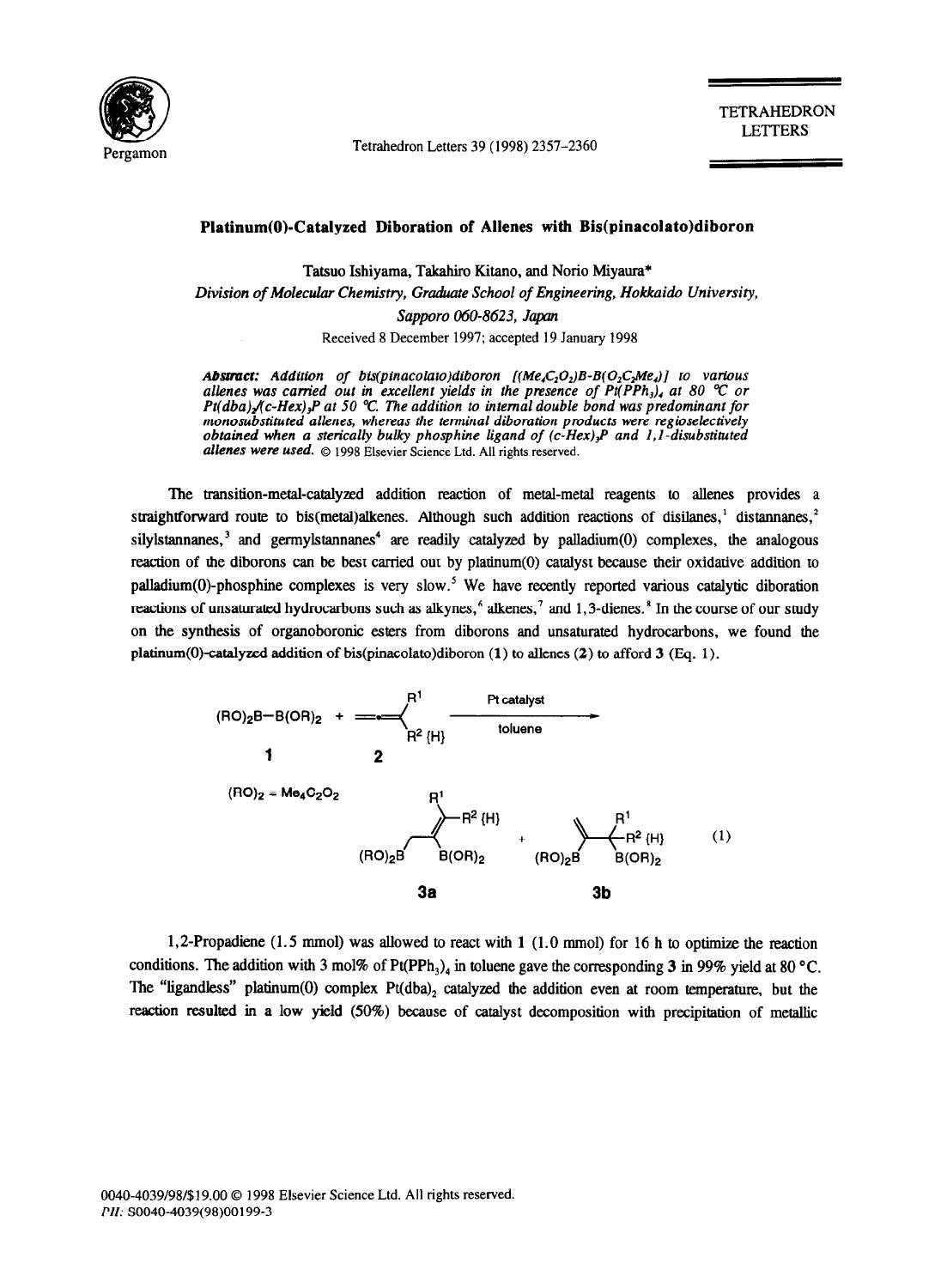platinum. The catalytic activity was markedly influenced by phosphine ligands. Comparison of various Pt(dba), $PR_3$  (1:1) at room temperature led to the following order: (c-Hex),P (85%) > (4-MeOC<sub>6</sub>H<sub>a</sub>),P (66%)  $>$  (4-ClC<sub>6</sub>H<sub>4</sub>),P (46%) > (C<sub>6</sub>H<sub>5</sub>),P (25%) > Me<sub>3</sub>P (7%). Less polar solvents such as toluene afforded higher yields than dioxane or DMF.

The representative results of the reaction between 1 and 2 are summarized in Table 1. A variety of allenes 2 with alkyl and aryl substituents provided the corresponding  $3$  (82-99%) in the presence of 3 mol% of Pt(PPh<sub>3</sub>), at 80 °C (Conditions A) or Pt(dba),/(c-Hex)<sub>3</sub>P at 50 °C (Conditions B) (entries 2-6). 10 mol% of catalyst was used for electron-rich allenes having Me0 or MeS groups because the reactions were very slow (entries 7 and 8). The regioselectivity can be controlled by two factors. The addition has a strong tendency to occur at the internal double bond; however, steric hindrance in both allenes and phosphme ligands forces the addition towards the terminal double bond. Thus, the reaction of monosubstituted 2 (entries 2-4) with a less bulky ligand PPh, preferentially produced the internal adducts **(3b). On the** other hand, the bulky ligand (c-Hex),P gave the terminal adducts **(3a)** for 1, I-disubstituted allenes (entries 5 and 6) or heteroatomsubstituted allenes (entries  $7$  and  $8$ ). <sup>1</sup>H and <sup>13</sup>C NMR analyses revealed that all reactions stereoselectively produced  $(Z)$ -  $3a$  (entries 2-4, 7, and 8).

The catalytic cycle may involve oxidative addition of  $1$  to the platinum(0) complex to give bis(boryl)platinum(II) intermediate (4), the insertion of 2 into the B-Pt bond to provide vinyl- or  $\pi$ allylplatinum species (5 or 6), and finally the reductive elimination of 3 reproducing platinum(0) (Fig. 1).



Figure 1. The Catalytic Cycle for the Diboration

The oxidative addition of 1 to  $Pt(PPh_1)_4$  gave cis- $Pt(BO_2C_2Me_4)_2(PPh_1)_2$  (4) which was previously isolated and characterized by X-ray analysis.<sup>6</sup> The stoichiometric reaction between 1,2-heptadiene and 4 at 50 <sup>o</sup>C in C<sub>6</sub>D<sub>6</sub> indeed afforded an 83% yield of 3 (R<sup>1</sup>=C<sub>4</sub>H<sub>0</sub>, R<sup>2</sup>=H) **(3a:3b** = 17:83), thus supporting the above catalytic cycle. The stereoselective formation of  $(Z)$ -3a suggests the insertion giving 5 rather than the  $\pi$ -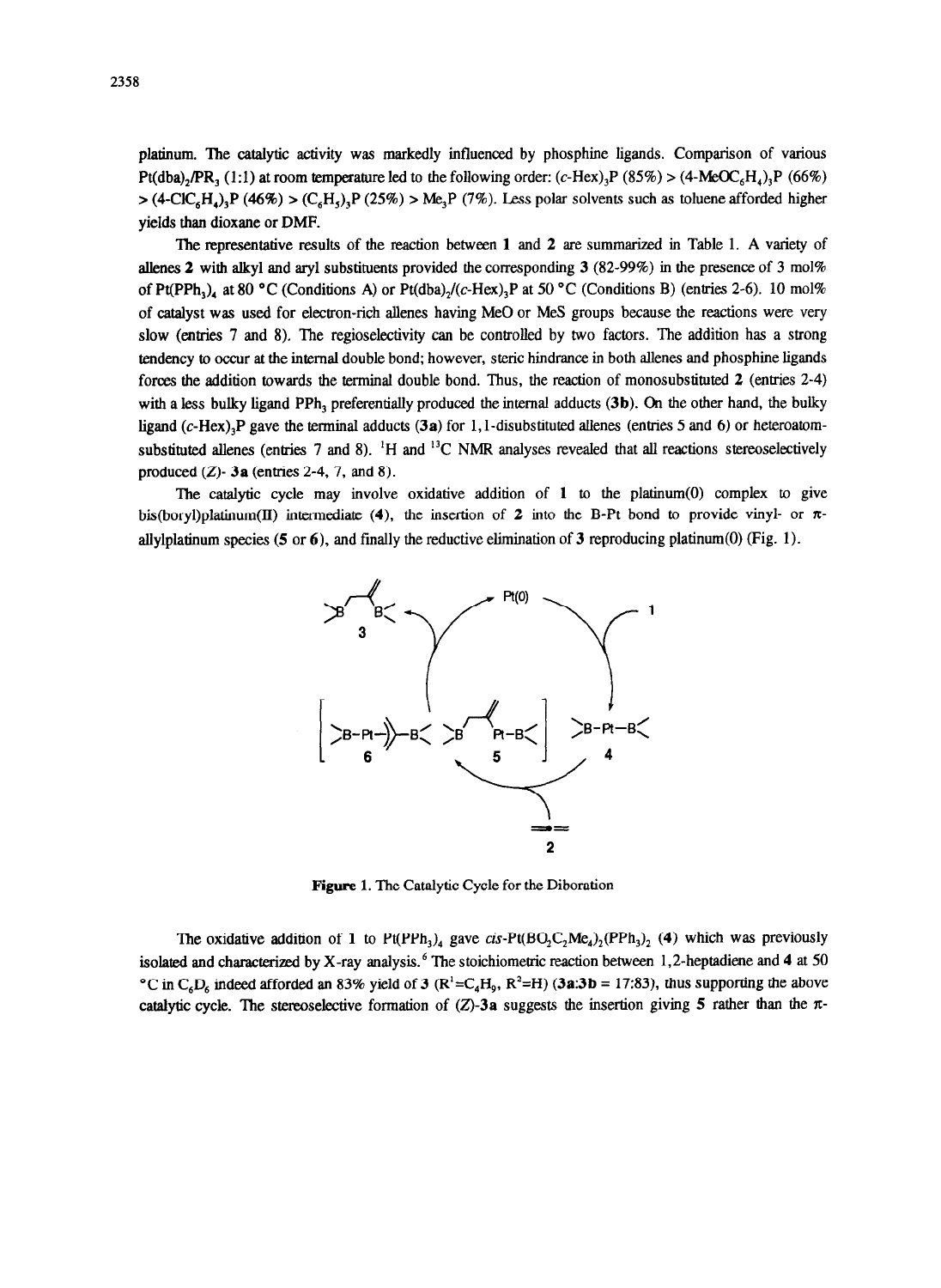| Entry                   | Allene (2)         |                                | <b>Conditions A</b> |       | <b>Conditions B</b>                                                             |              |
|-------------------------|--------------------|--------------------------------|---------------------|-------|---------------------------------------------------------------------------------|--------------|
|                         |                    | Product (3a, 3b)               |                     |       | Yield/% <sup>b</sup> 3a:3b <sup>c</sup> Yield/% <sup>b</sup> 3a:3b <sup>c</sup> |              |
| $\mathbf{1}$            |                    |                                | 99                  |       | 99                                                                              |              |
| $\overline{c}$          | Bu                 | Bu<br>Η<br>Bu                  | 97                  | 6:94  | 90                                                                              | 16:84        |
| $\overline{\mathbf{3}}$ | CO <sub>2</sub> Et | $E1O_2C$<br>CO <sub>2</sub> Et | 90                  | 7:93  | 82                                                                              | 8:92         |
| 4                       | Ph                 | Ph<br>Ph                       | 94                  | 29:71 | 84                                                                              | 68:32        |
| 5                       |                    |                                | 96                  | 50:50 | 84                                                                              | 85:15        |
| 6                       | Me<br>ÌИe          | Me<br>Me<br>Me<br>Me           | 98                  | 76:24 | 99                                                                              | 98:2         |
|                         | OMe                | MeQ                            | $81^d$              | 100:0 |                                                                                 | $85^d$ 100:0 |
| 8                       | SMe                | <b>MeS</b><br>SMe              | $48^d$              | 50:50 | $82^d$                                                                          | 82:18        |

|  |  | <b>Table 1.</b> The Synthesis of $3$ (Eq. 1) <sup>4</sup> |  |  |  |
|--|--|-----------------------------------------------------------|--|--|--|
|--|--|-----------------------------------------------------------|--|--|--|

"AU reactions were carried out in toloene (6 ml) **using** 1 (1.0 mmol), 2 (1.5 mmol), and platinum catalyst (0.03 mmol). Conditions A: Pt(PPh<sub>3</sub>)<sub>4</sub>/80 °C/16 h. Conditions B: Pt(dba)<sub>2</sub>/(c-Hex)<sub>3</sub>P/50 °C/18 h. The exact procedure, see the text. <sup>b</sup>Isolated yields based on 1. 'Regioisomeric purity was determined by GLC and <sup>1</sup>H NMR analyses.  $40.1$  mmol of catalyst was used.